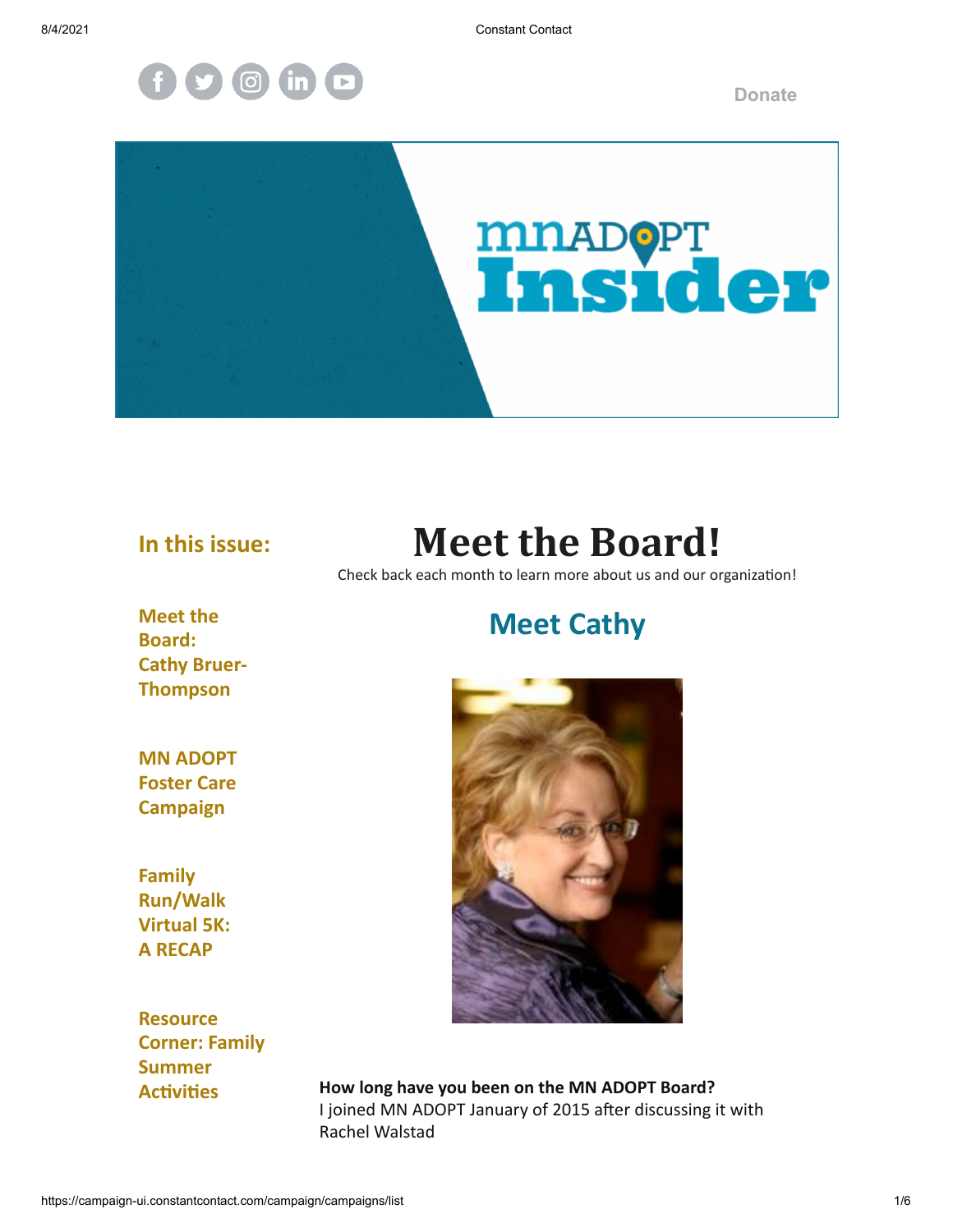**Community Connection: 5K Sponsors!**

**On Race, Racism & Racial Justice**

#### 8/4/2021 Constant Contact

#### **Why do you support our work or tell us why you value our work?**

I have both professional and personal reasons for supporting MN Adopt. I have worked in the adoption field in several capacities since 1976. In Hennepin County, I was a guardianship worker for many years placing state ward children in adoptive families. These children always presented deep issues that often required a lifetime of supportive services, either directly or to the parents.

I also did adoption home studies before Hennepin County had any formal training. I witnessed the enormous need for more training and long term support. We were starting to recognize FASD's, the impact of trauma, attachment disorders, and a host of other issues. As a result I became the Adoption Training Coordinator for Hennepin County from 1995 to 2014. Initially I worked from the DHS curriculum, but it was out of date and insufficient. Therefore, I developed my own training curriculum to address the body of growing knowledge of issues adoptive families may face in parenting children from the child protection services and foster care. I also developed a curriculum for Relative and Kin Adoptive Families. I have a passion for providing the most accurate preparation and support for all adoptive families. Their job is huge, life long and often without the support, understanding and respite they need.

I was on the committee that developed the U of M PACC (Permanency and Adoption Competency Certificate) program for mental health and social workers state-wide in MN. We recognized the lack of professional training for working with permanency and adoption and the breadth of issues. If adoptive families and children were to receive appropriate and adequate professional services, those professionals had to be trained.

We are also an adoptive family. Our children were placed with us in the '80's from Children's Home Society and the State Adoption Exchange. We are so blessed to be a family!

#### **What do you like to do for fun?**

Read, garden, go to our cabin in Ely, be with family (my mother who is 96 all the way down to our wonderful grandchildren)!

#### **What is your favorite season and why?**

Fall: the crisp air, the angle of the light, the changing colors. Spring would be a close second the life coming back, things blooming and greening up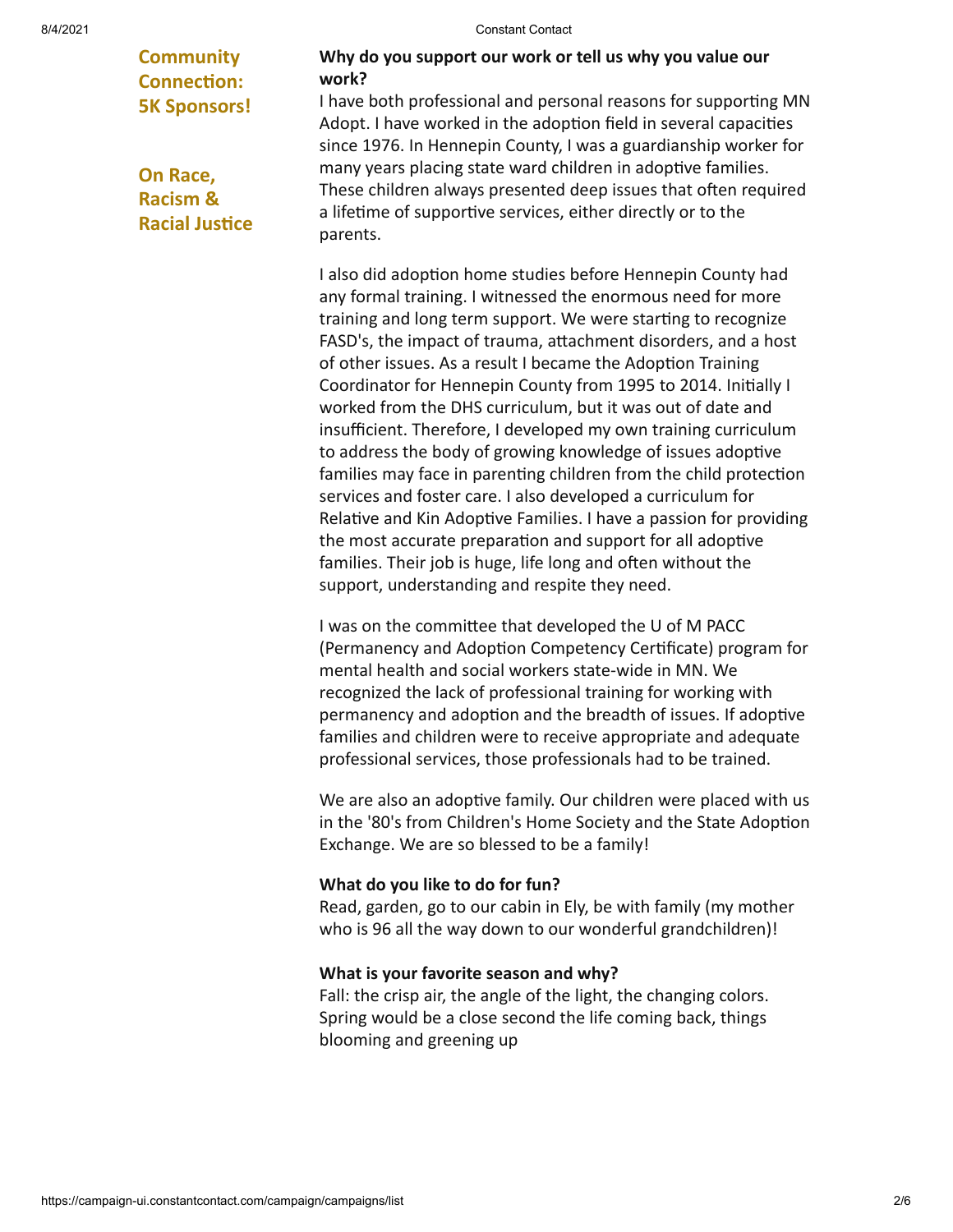8/4/2021 Constant Contact



## **MN ADOPT Foster Care Campaign**

We are launching a 3 month online Foster Care Campaign to bring more awareness to our communities about foster care! Please follow us on [social media](https://www.facebook.com/MNADOPT) and spread the word. Our goal is Zero Kids Waiting, and this will only help us get closer to that goal!

**[Foster Today](http://fostertodaymn.com/)**



**Wow! What a week!** When we began talking about the idea of having a 5K this year, we did not know what to expect. And can we say you have EXCEEDED any, and all, expectations! We are so grateful to you. For tying up those laces and showing up. For spreading the word and for your donations. We had 161 participants, 14 sponsors and raised **\$12,400**!!!

The \$12,400 raised is to support the Back-to-School Shopping Event for kids in foster care. We are THRILLED to report that we raised a total of **\$43,672** for our Back-to-School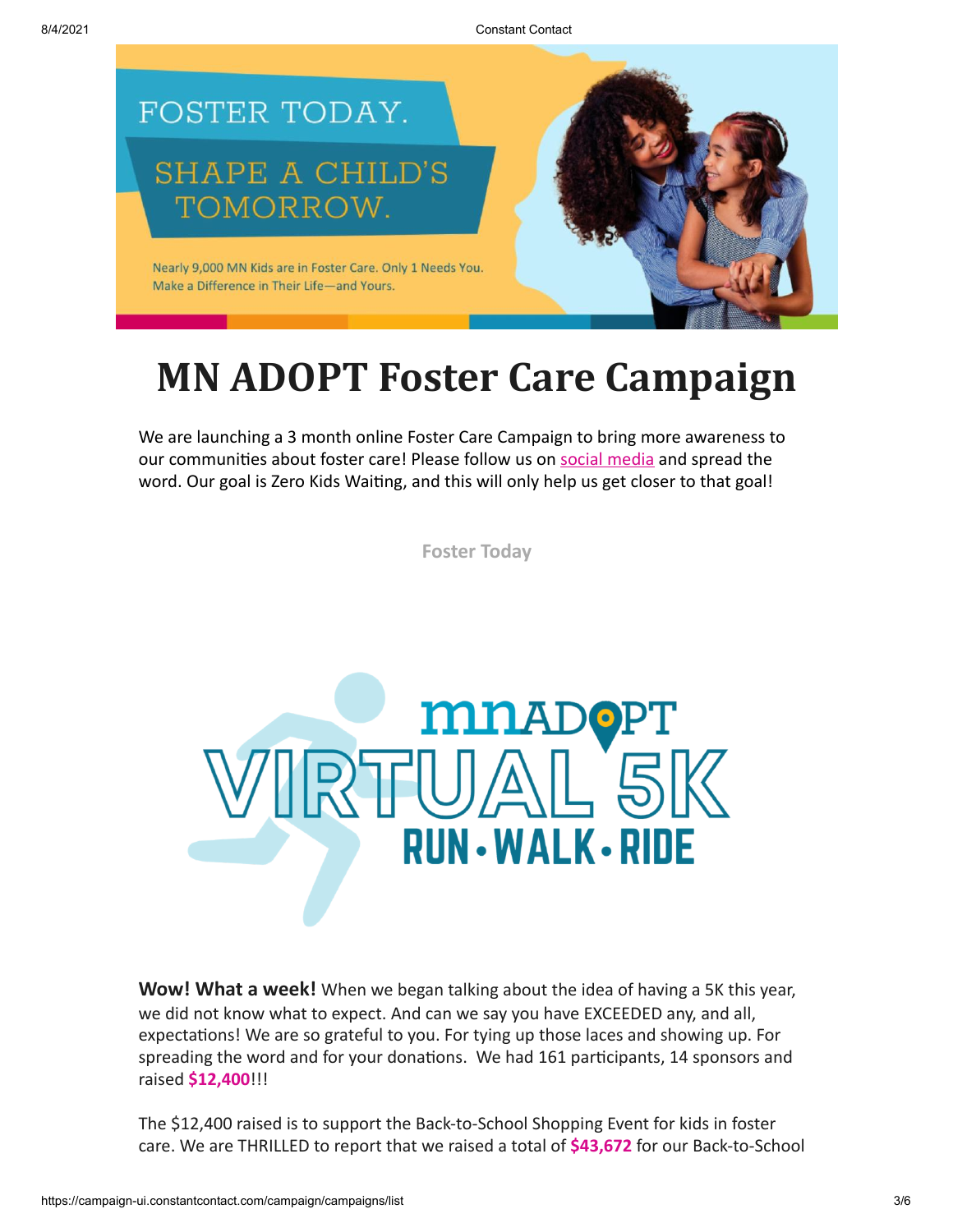Shopping Event. We are able to give **218** kids \$200 EACH to go back-to-school shopping!! INCREDIBLE!

We cannot wait to bring this 5K to you IN-PERSON next year (details to come later this year) and cross that finish line together. All for the kids in foster care knowing they are cared for.

Thank you all!

## **Resource Corner Summer Activities for the Family**

### **Explore the Twin Cities with Kids**

From parks, events, and things to do, you can be sure to find something to get you and your family out of the house and active this summer!



**[Start Exploring](https://www.familyfuntwincities.com/)**



### **Explore Minnesota**

Explore the great outdoors, art & culture and more!

**[Explore Minnesota](https://www.exploreminnesota.com/things-to-do?gclsrc=aw.ds&)**

## **Community Connections**

**Thank you to our 5K sponsors!**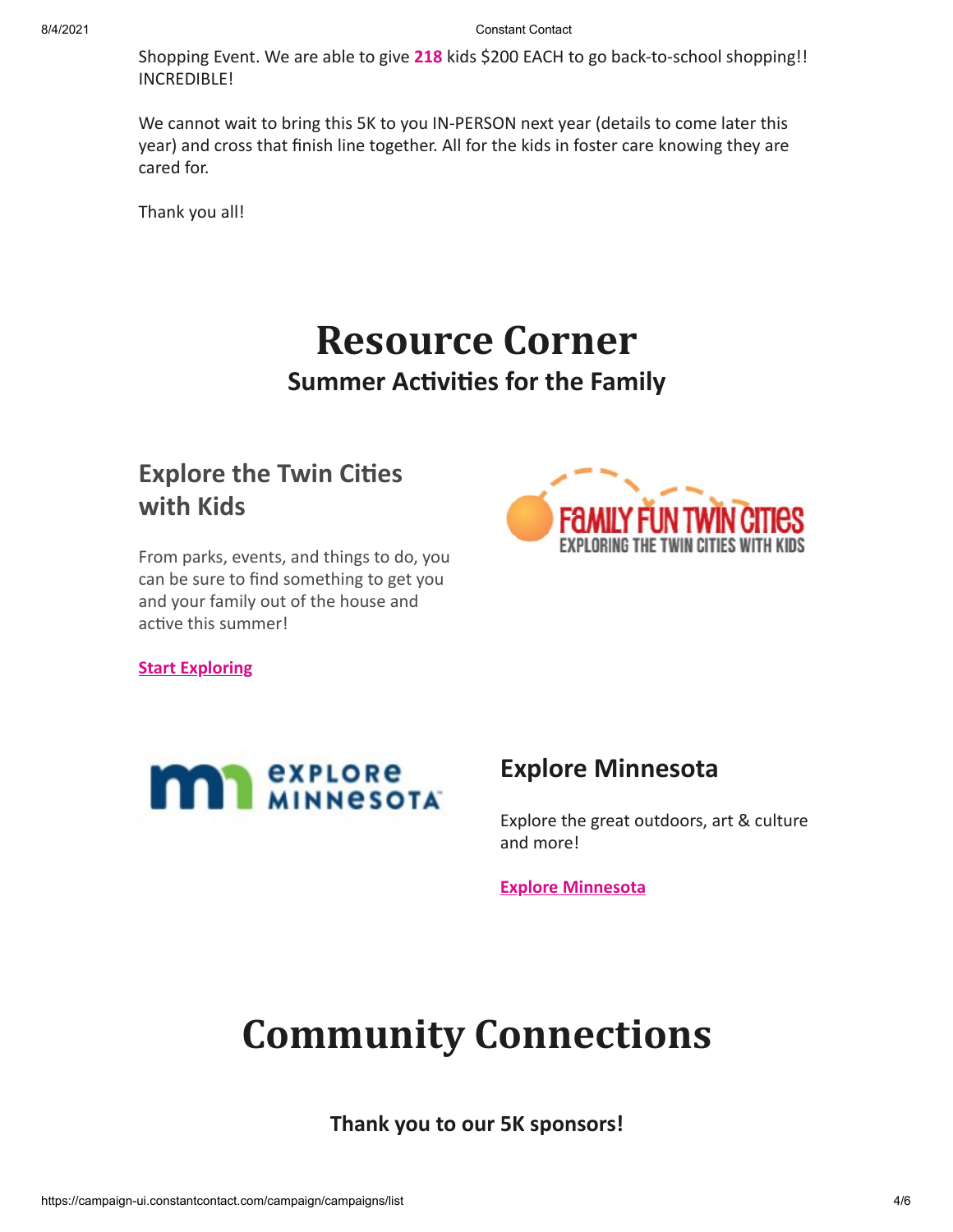# **THANK YOU T OUR SPONSORS**

American Family Insurance - Luke Beaverson Baggin Solutions with Amanda Noyce Comprehensive Financial Services - Joe Murphy **Cullen Cleaning Designing Earth** Erickson, Bell, Beckman & Quinn, P.A. **Fleet Feet Minneapolis Gold Leaf Tree Services** Harmon & Hartmon Financial Group Home Helpers JEB Locker Room Luther Auto Group State Farm Insurance - Ty Haschig The Odd Couple - Keller Williams

## **On Race, Racism and Racial Justice**

Check out our online Resource Guide to find up-to-date information and resources!

[On Race & Racism - Conversations with your Children & Teens, and Booklists on Race,](https://www.mnadopt.org/resources/on-race-racism/) Racism, and Anti-Racism

[MN ADOPT Webinar Library - Race & Culture](https://www.mnadopt.org/education/webinar-library/webinars-topic/)